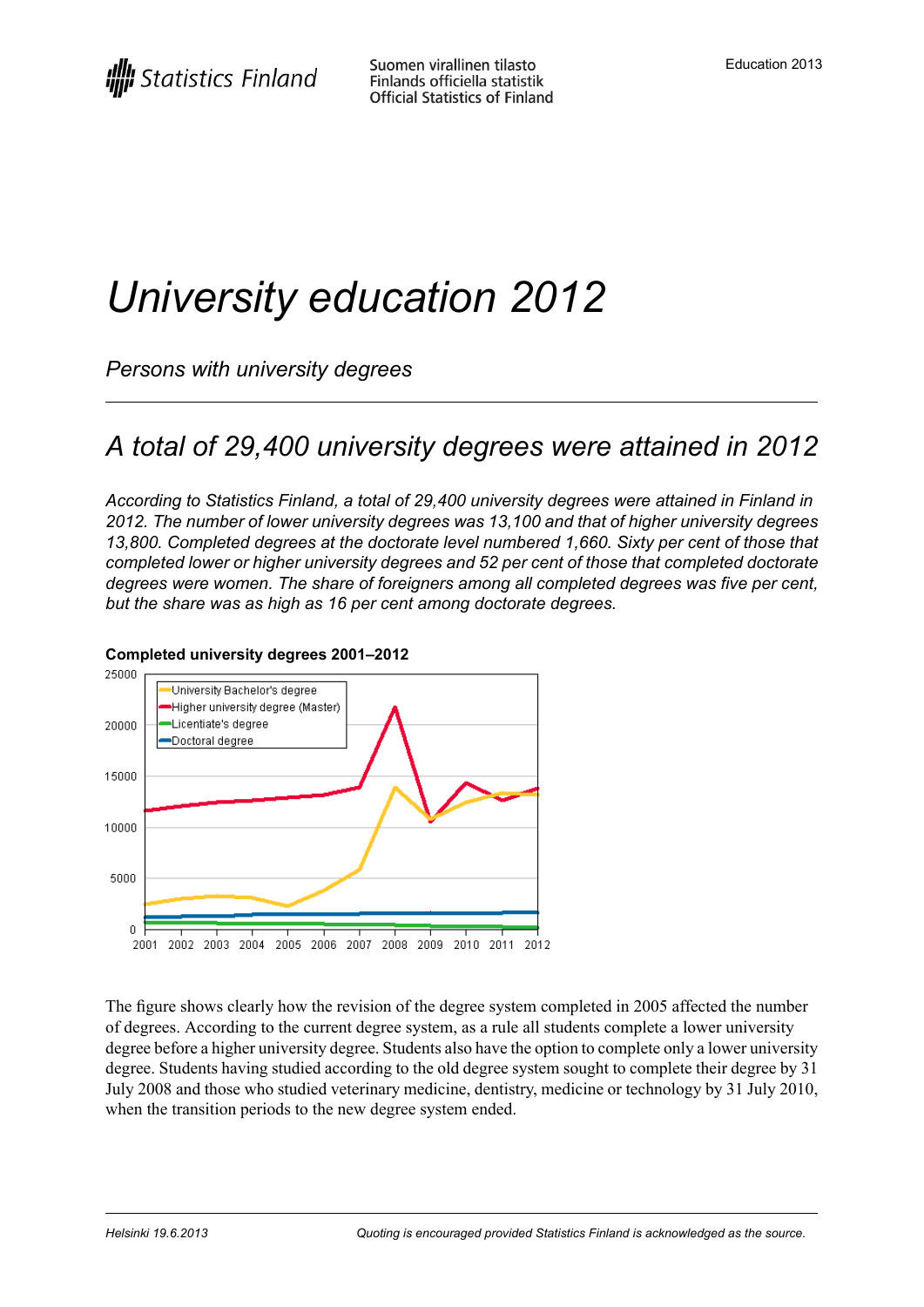When the new degree system entered into force, the study right was also limited to seven years, which may have affected the increased number of higher university degrees. In 2012, nearly 1,200 more higher university degrees were completed than in 2011.



#### **Completed university degrees by fields of education (Educational Administration's classification 1995) in 2012**

In 2012, most degrees were completed in the female-dominated fields of humanities and education, 29 per cent. Nearly the same number of degrees was completed in administration and commerce, 28 per cent, and the third most degrees were completed in the field of technology and transport, 17 per cent. Most doctorate degrees were completed in health and welfare, 23 per cent.

In 2012, the median time for completing a higher university degree was 6.5 years. Examined by programme, the graduation times were shortest for Master of Arts (Dance), four years. Architects had the longest graduation times at eight years. The medians were calculated from gross study times, so the study times also include months of absence. In addition, studying may have been part-time. The study times were calculated at an accuracy of one month.

Examined by university, most degrees were completed at the University of Helsinki, 5,800. The second most degrees were completed at the University of Turku, 3,300 and the third most at Aalto University, 3,100. More detailed information on degrees attained at universities, for instance, by field of education and university, can be found in the [appendix](http://tilastokeskus.fi/til/yop/tau_en.html) tables.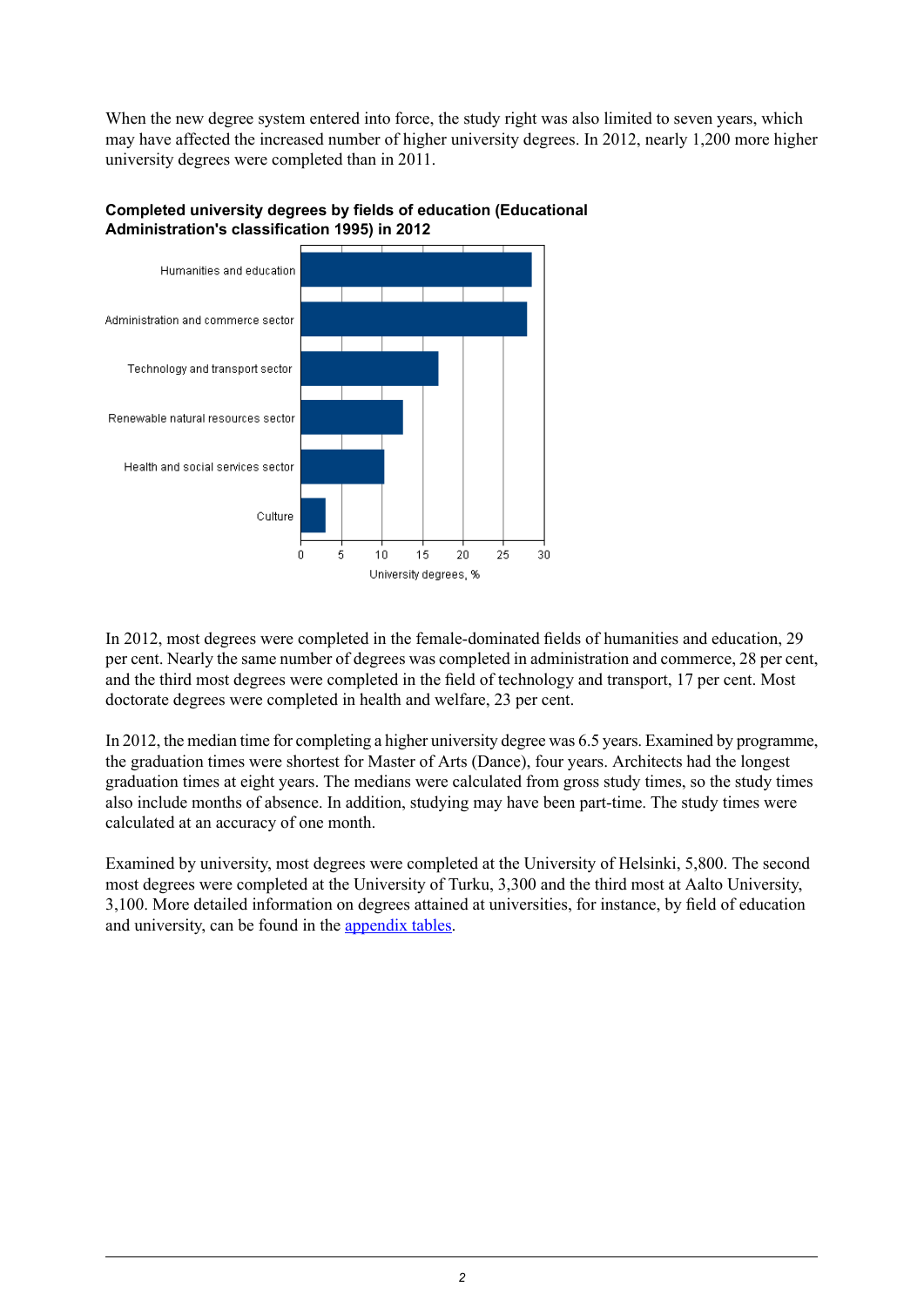### *Contents*

#### *Tables*

#### **Appendix tables**

| Appendix table 1. Completed university degrees by level of education and fields of education (Educational |  |
|-----------------------------------------------------------------------------------------------------------|--|
|                                                                                                           |  |
|                                                                                                           |  |
|                                                                                                           |  |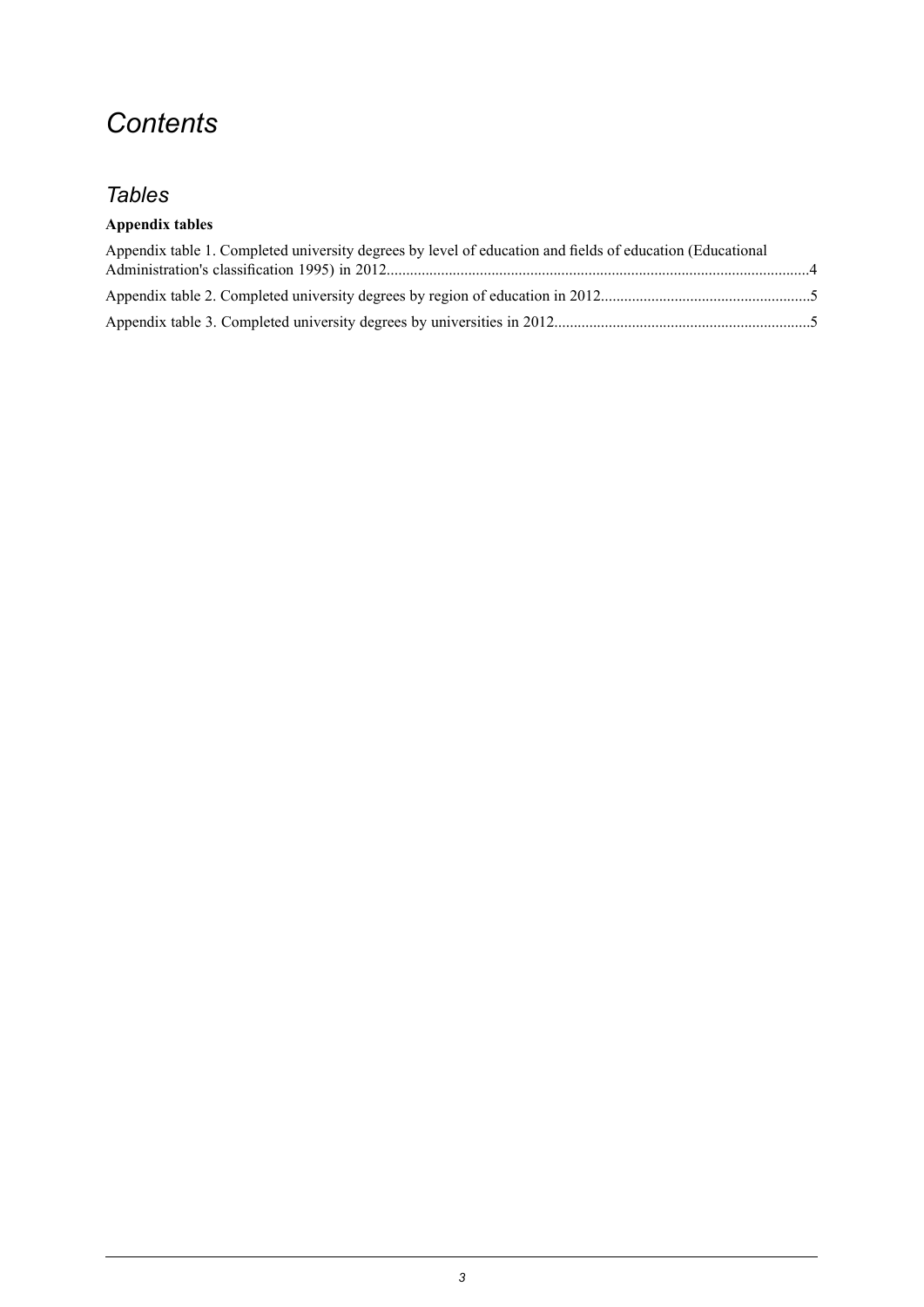### *Appendix tables*

#### <span id="page-3-0"></span>**Appendix table 1. Completed university degrees by level of education and fields of education (Educational Administration's classification 1995) in 2012**

| Fields of education                                                |                                    | Completed<br>qualifications and<br>degrees | Completed<br>qualifications and<br>degrees, men | Completed<br>qualifications and<br>degrees, women |
|--------------------------------------------------------------------|------------------------------------|--------------------------------------------|-------------------------------------------------|---------------------------------------------------|
| Completed qualifications and degrees, fields of<br>education total |                                    | 29 357                                     | 11 834                                          | 17 523                                            |
|                                                                    | Rebewable natural resources sector | 3 7 1 4                                    | 1847                                            | 1867                                              |
|                                                                    | Technology and transport sector    | 5 0 0 0                                    | 3 7 7 9                                         | 1 2 2 1                                           |
|                                                                    | Administration and commerce sector | 8 1 9 4                                    | 3 2 5 2                                         | 4 9 4 2                                           |
|                                                                    | Health and social services sector  | 3017                                       | 841                                             | 2 1 7 6                                           |
|                                                                    | Culture                            | 921                                        | 325                                             | 596                                               |
|                                                                    | Humanities and education           | 8 3 8 0                                    | 1662                                            | 6718                                              |
|                                                                    | Other                              | 131                                        | 128                                             | 3                                                 |
| <b>University</b>                                                  | <b>Fields of education total</b>   | 13 139                                     | 5 300                                           | 7839                                              |
| <b>Bachelor's</b><br>degree                                        | Rebewable natural resources sector | 1 608                                      | 803                                             | 805                                               |
|                                                                    | Technology and transport sector    | 2 1 9 6                                    | 1677                                            | 519                                               |
|                                                                    | Administration and commerce sector | 3892                                       | 1626                                            | 2 2 6 6                                           |
|                                                                    | Health and social services sector  | 779                                        | 130                                             | 649                                               |
|                                                                    | Culture                            | 356                                        | 139                                             | 217                                               |
|                                                                    | Humanities and education           | 4 183                                      | 802                                             | 3 3 8 1                                           |
|                                                                    | Other                              | 125                                        | 123                                             | 2                                                 |
| Higher                                                             | <b>Fields of education total</b>   | 13830                                      | 5449                                            | 8 3 8 1                                           |
| university<br>degree                                               | Rebewable natural resources sector | 1 7 1 5                                    | 837                                             | 878                                               |
| (Master)                                                           | Technology and transport sector    | 2419                                       | 1820                                            | 599                                               |
|                                                                    | Administration and commerce sector | 3995                                       | 1481                                            | 2514                                              |
|                                                                    | Health and social services sector  | 1 3 0 6                                    | 384                                             | 922                                               |
|                                                                    | Culture                            | 531                                        | 171                                             | 360                                               |
|                                                                    | Humanities and education           | 3864                                       | 756                                             | 3 1 0 8                                           |
| <b>Professional</b>                                                | <b>Fields of education total</b>   | 554                                        | 195                                             | 359                                               |
| specialisation<br>in medicine,<br>veterinary and<br>dentistry      | Health and social services sector  | 554                                        | 195                                             | 359                                               |
| Licentiate's<br>degree                                             | <b>Fields of education total</b>   | 179                                        | 78                                              | 101                                               |
|                                                                    | Rebewable natural resources sector | 27                                         | 12                                              | 15                                                |
|                                                                    | Technology and transport sector    | 49                                         | 34                                              | 15                                                |
|                                                                    | Administration and commerce sector | 56                                         | 20                                              | 36                                                |
|                                                                    | Health and social services sector  | 1                                          |                                                 | $\mathbf{1}$                                      |
|                                                                    | Culture                            | 1                                          |                                                 | $\mathbf{1}$                                      |
|                                                                    | Humanities and education           | 45                                         | 12                                              | 33                                                |
| <b>Doctoral</b>                                                    | <b>Fields of education total</b>   | 1655                                       | 812                                             | 843                                               |
| degree                                                             | Rebewable natural resources sector | 364                                        | 195                                             | 169                                               |
|                                                                    | Technology and transport sector    | 336                                        | 248                                             | 88                                                |
|                                                                    | Administration and commerce sector | 251                                        | 125                                             | 126                                               |
|                                                                    | Health and social services sector  | 377                                        | 132                                             | 245                                               |
|                                                                    | Culture                            | 33                                         | 15                                              | 18                                                |
|                                                                    | Humanities and education           | 288                                        | 92                                              | 196                                               |
|                                                                    | Other                              | 6                                          | 5                                               | $\mathbf{1}$                                      |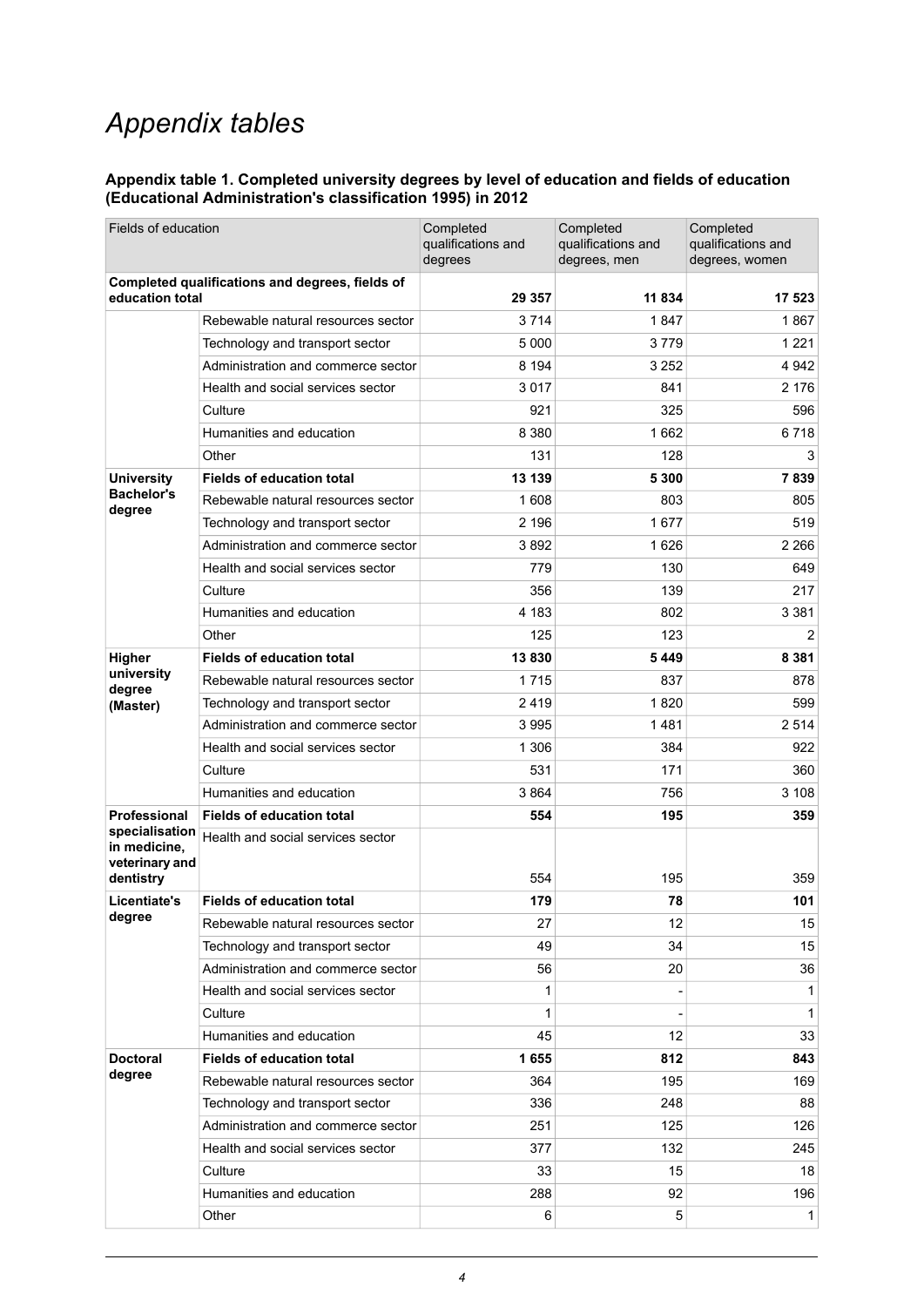| Regions of Education        | Completed qualifications and<br>degrees | Completed qualifications and<br>degrees, men | Completed qualifications and<br>degrees, women |
|-----------------------------|-----------------------------------------|----------------------------------------------|------------------------------------------------|
| <b>Whole Country, Total</b> | 29 357                                  | 11 834                                       | 17 523                                         |
| Uusimaa                     | 9745                                    | 4 2 6 6                                      | 5479                                           |
| Varsinais-Suomi             | 3 606                                   | 1 2 4 9                                      | 2 3 5 7                                        |
| Satakunta                   | 456                                     | 179                                          | 277                                            |
| Kanta-Häme                  | 95                                      | 24                                           | 71                                             |
| Pirkanmaa                   | 3 9 8 7                                 | 1860                                         | 2 1 2 7                                        |
| Päijät-Häme                 | 53                                      | 17                                           | 36                                             |
| South Karelia               | 950                                     | 617                                          | 333                                            |
| Etelä-Savo                  | 293                                     | 53                                           | 240                                            |
| Pohjois-Savo                | 1 1 6 2                                 | 338                                          | 824                                            |
| North Karelia               | 1 3 3 3                                 | 486                                          | 847                                            |
| <b>Central Finland</b>      | 2648                                    | 873                                          | 1775                                           |
| Ostrobothnia                | 1 1 9 9                                 | 426                                          | 773                                            |
| Central Ostrobothnia        | 94                                      | 14                                           | 80                                             |
| North Ostrobothnia          | 2 4 3 6                                 | 1 0 8 4                                      | 1 3 5 2                                        |
| Kainuu                      | 171                                     | 36                                           | 135                                            |
| Lapland                     | 1 1 2 9                                 | 312                                          | 817                                            |

#### <span id="page-4-0"></span>**Appendix table 2. Completed university degrees by region of education in 2012**

#### <span id="page-4-1"></span>**Appendix table 3. Completed university degrees by universities in 2012**

| University                            | Completed qualifications<br>and degrees | Completed qualifications<br>and degrees, men | Completed qualifications<br>and degrees, women |
|---------------------------------------|-----------------------------------------|----------------------------------------------|------------------------------------------------|
| <b>Total</b>                          | 29 357                                  | 11 834                                       | 17 523                                         |
| Theatre Academy Helsinki              | 97                                      | 45                                           | 52                                             |
| Finnish Academy of Fine Arts          | 58                                      | 17                                           | 41                                             |
| Sibelius Academy                      | 286                                     | 109                                          | 177                                            |
| University of Helsinki                | 5809                                    | 1768                                         | 4 0 4 1                                        |
| Abo Akademi University                | 940                                     | 311                                          | 629                                            |
| University of Oulu                    | 2687                                    | 1 150                                        | 1537                                           |
| University of Tampere                 | 2655                                    | 771                                          | 1884                                           |
| University of Jyväskylä               | 2745                                    | 889                                          | 1856                                           |
| <b>Hanken School of Economics</b>     | 505                                     | 269                                          | 236                                            |
| University of Vaasa                   | 818                                     | 318                                          | 500                                            |
| Lappeenranta University of Technology | 963                                     | 625                                          | 338                                            |
| Tampere University of Technology      | 1 509                                   | 1 1 5 5                                      | 354                                            |
| University of Lapland                 | 1 0 3 7                                 | 277                                          | 760                                            |
| <b>National Defence University</b>    | 131                                     | 128                                          | 3                                              |
| Aalto University                      | 3 1 2 5                                 | 2 0 4 8                                      | 1077                                           |
| University of Eastern Finland         | 2702                                    | 836                                          | 1866                                           |
| University of Turku                   | 3 2 9 0                                 | 1 1 1 8                                      | 2 172                                          |